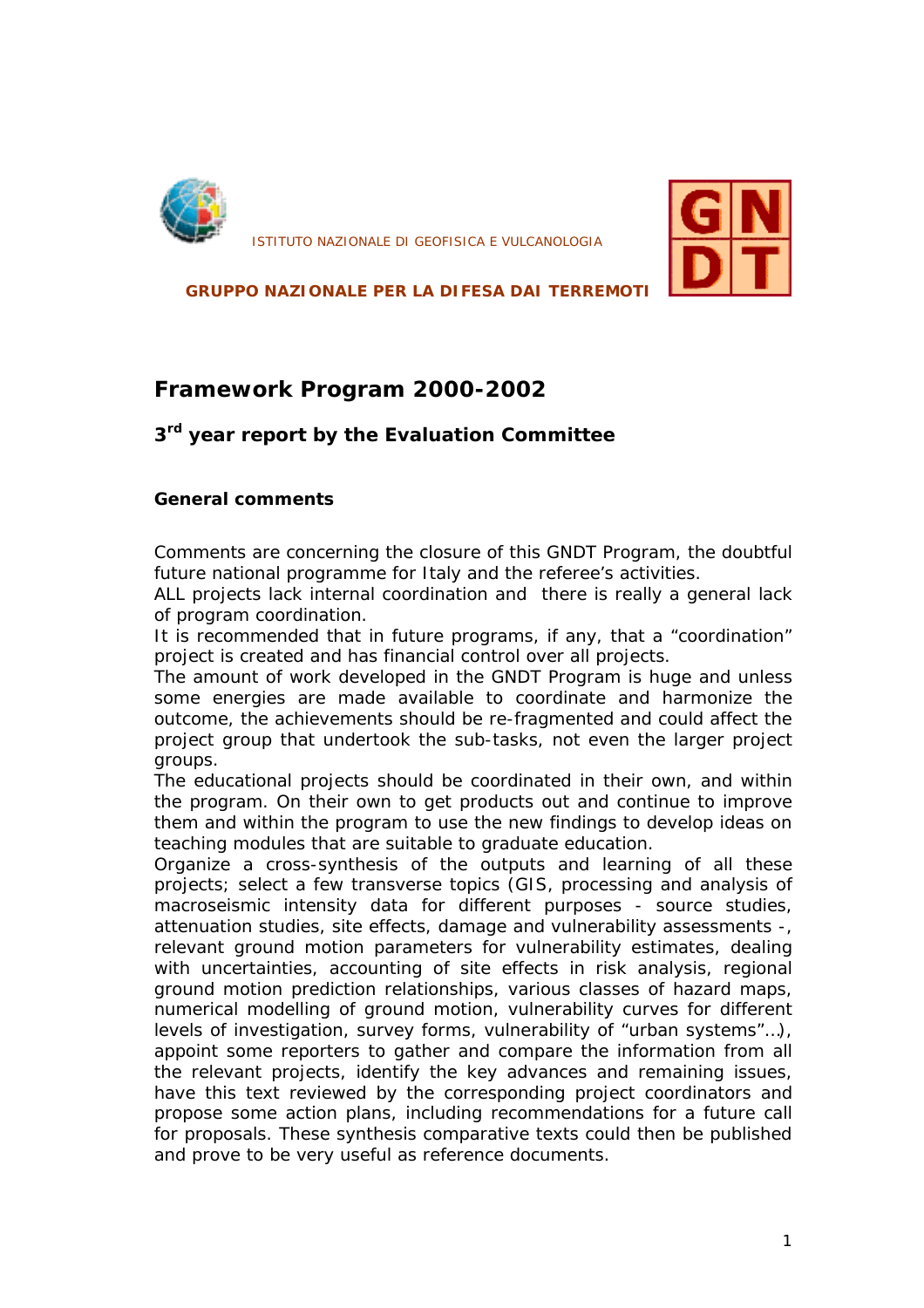

- Regional attenuation laws: are derived by a national institute, but are not used for regional studies. Probably indicates a concern about the reliability of those relationships (trade-off between poorly constrained parameters, with no clear physical meaning): should be discussed in the light of large data sets.
- Probabilistic seismic hazard analysis: identify the main sources of uncertainties and try to establish a plan to reduce them (most effective fields of work may not be the most fancy); also discuss why some regional studies (cf. Western Liguria, Vittorio-Veneto) result in significantly different (larger?) hazard values than national scale studies; this may partly indicate a lack of communication or data availability between teams in charge of national studies and those in charge of regional studies and points out the need for some kind of "national data base", freely available to everybody for consultancy and with a simple procedure for including/checking new data.
- Site effects: specific studies systematically lead to significantly to much larger effects than "broad-scale"/nation-wide/code-oriented studies: need for understanding this apparent paradox, which also is a cause of misunderstanding between seismologists, geotechnical engineers and structural engineers. The non-linear issue has received only very poor attention and should be emphasized in further studies, both experimentally and theoretically. Finally, the consequences of site effects have on the phase of ground motion and hence on differential motion are also worth further investigations.
- Synthetic product on Eastern Sicily is convenient and necessary connections and coordinate activities among several groups operating with separate items in the area should be improved. About 1693 event, there are big arguments between the off-shore and inland locations: organize one specific workshop, identify the key missing observations that would reconcile the viewpoints and launch a program to get these observations.
- Marchetti's dilatometer instrument: looks to be an important development for in-situ measurements of NL parameters, the reliability of which should very carefully assessed, and advertised once proved (cf. comments on Catania's project)
- Vulnerability studies at a national scale were developed under specific request after first year activities in order to improve and complete the original Framework Program. The Committee had a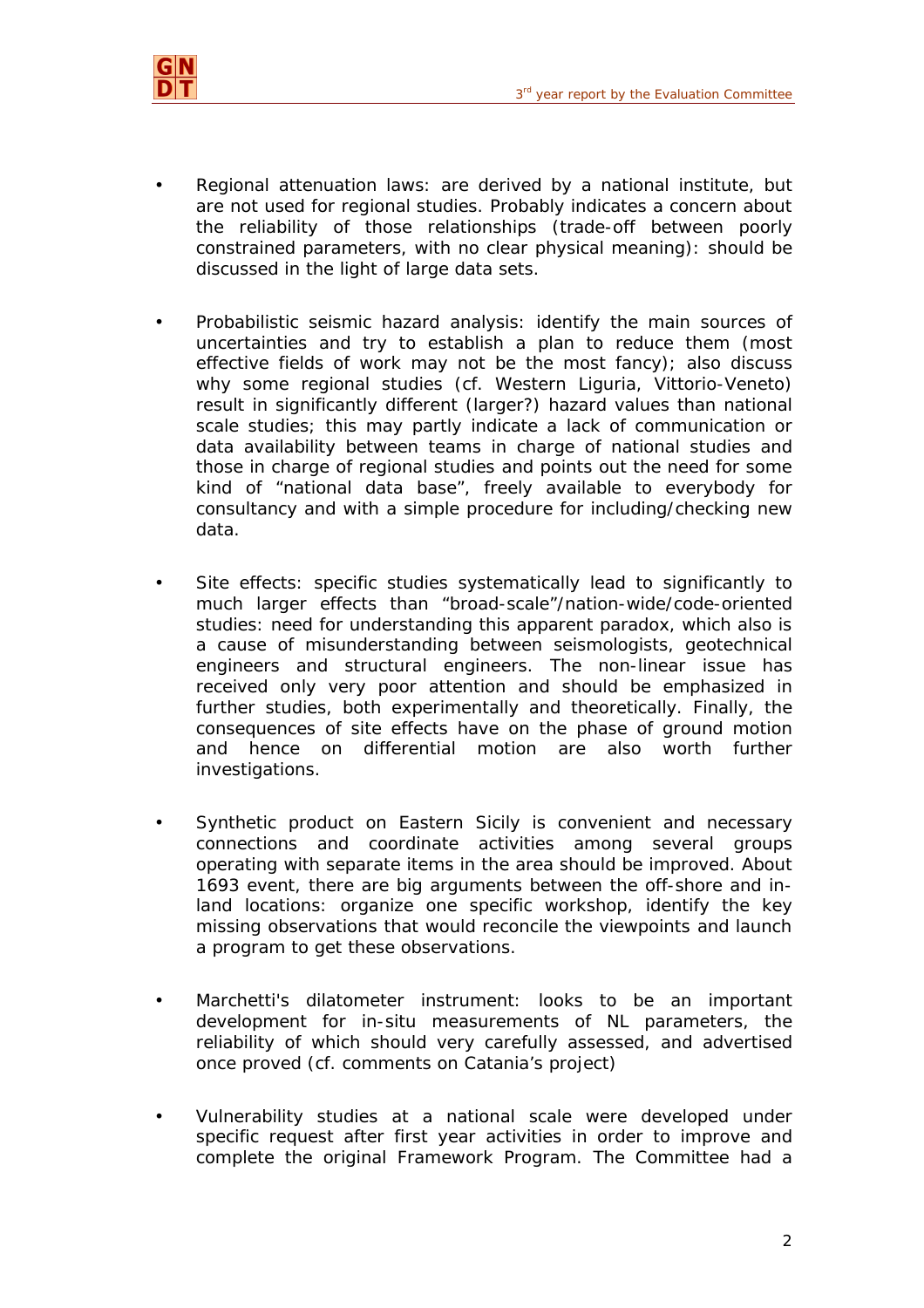

positive evaluation of the obtained results observing, anymore, that a two year activity is to short to produce a complete and full, satisfying product regarding such economic, social and strategic argument.

- Inventory of buildings/LSU data/ISTAT bias: make available in digital format LSU data, validate existing data bases through careful calibration on a few selected areas with accurate field inventory; look for any systematic bias; look into the approaches through satellite or aerial imagery? Compare the different typological classifications and recommend a common one. Also try to come up with one single set of forms corresponding to different detail levels, ensuring that each one is compatible with the other and modify them once major improvements/steps seem mature and accepted: otherwise, every team uses his own modified version and it is impossible to make comparisons from one study to another.
- Vulnerability curves: homogenize the way to estimate them, to enlarge each time dependent scenario, to have a systematic data base and the way they account for site conditions as well.
- Vulnerability of "urban systems": a number of projects address that non-easy issue and a careful comparison work is needed, starting with a semantic clarification: same words may not have the same meaning in different projects – which is understandable as urban systems are very complex!
- Comparison of the various GIS systems developed within each project, harmonization and selection of a "unique" national system on which all the existing and new data should be gathered. This implies that each project should produce a document (if possible with an a priori common format) describing the design, the functionalities, the limitations and the required data layers for its "own" GIS. Discussions and improvements must be conducted however on the way to display uncertainties in GIS maps: nice colour maps may lead the end-user forget about the fuzziness of contours and borders and the sensitivity to hidden underlying assumptions. The Committee realize it is not an easy task, but it is needed.
- All these results are extremely interesting also outside Italy: the availability of final reports should be as open as possible (on GNDT Web Site).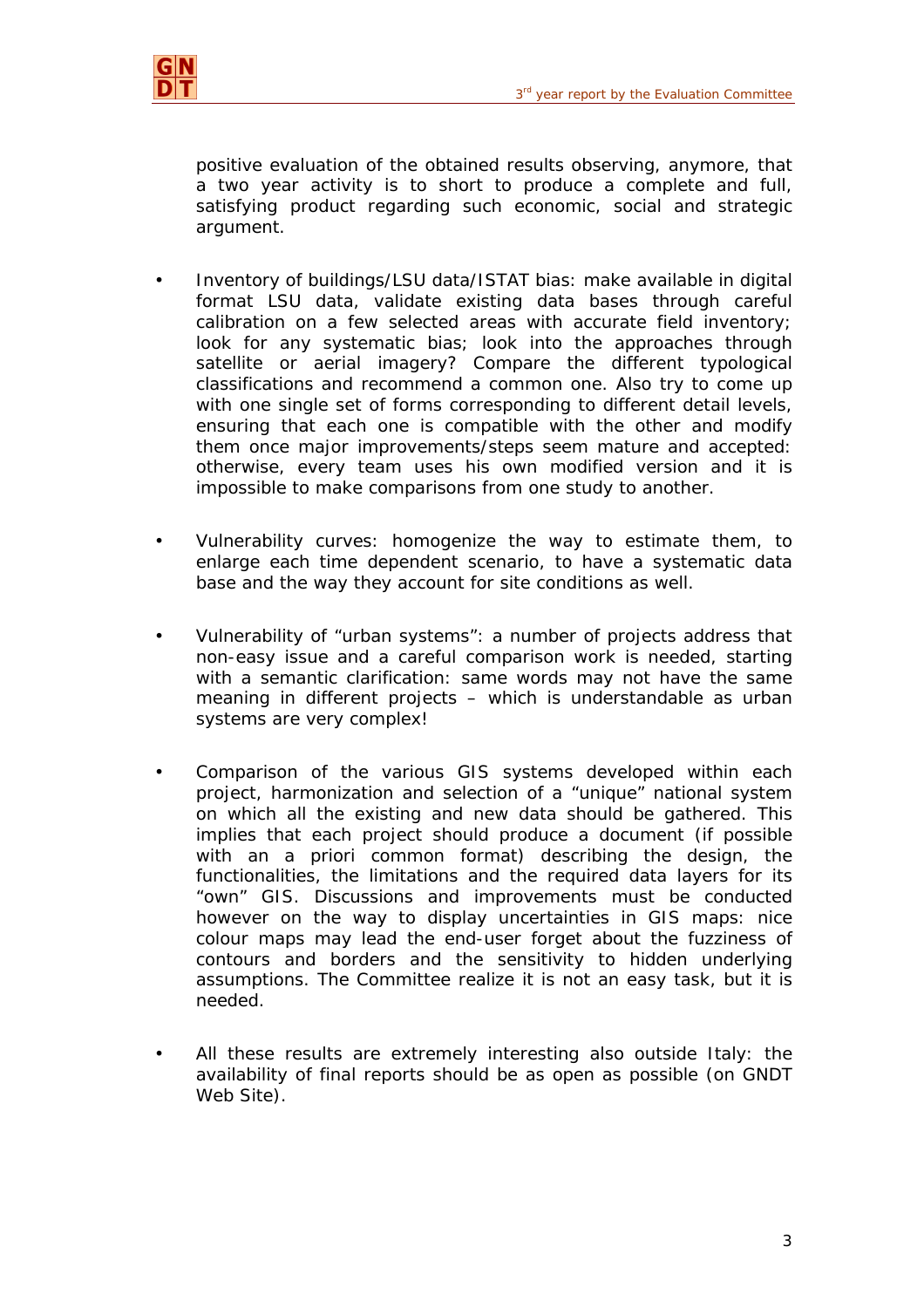

### **Future hypothetic developments**

- Encourage and deepen connexions and two-way exchanges between earth scientists/seismologists and engineers (also within the review committee!).
- Benefit from all the investigations performed on Colfiorito to have it as a test site?
- Earthquake triggered landslides: it is amazing that there is presently, nowhere in the world, one record of ground motion along a sliding slope: it is recommended to have an instrumentation policy to install both single seismological stations on poorly stable slopes at many sites in Italy and dense arrays on a few, carefully selected, close to failure slopes (seismological sensors, strain meters, piezometers, …): this is absolutely mandatory to assess the reliability of the different methods (simple - pseudo-static - and sophisticated as well) and calibrate some of their parameters.
- Given the length of Italian coasts and the importance of off-shore earthquake hazard, time is ready for routine off-shore, deep-sea observations (northern Sicilia, Liguria, Tyrrhenian sea, …).
- Educational projects: should find a relay in routine civil protection action and should definitely be continued.
- Permanent GPS observations should be encouraged, although it will provide results only in the long run, these results will be very useful.
- Carefully archive, document and make available all the data bases produced by the different projects; investigate how these data bases can remain alive and be continuously fed by new studies/recordings/results.
- Another last comment concerning the review process: the Referees Committee had fruitful exchanges for the initial review of proposals, as after having read reports and confront any different feeling. It was less productive for the year 2 and 3 reviews, since the Referees Committee had each time exhausting days listening to all the projects and not enough time to really confront respective opinions.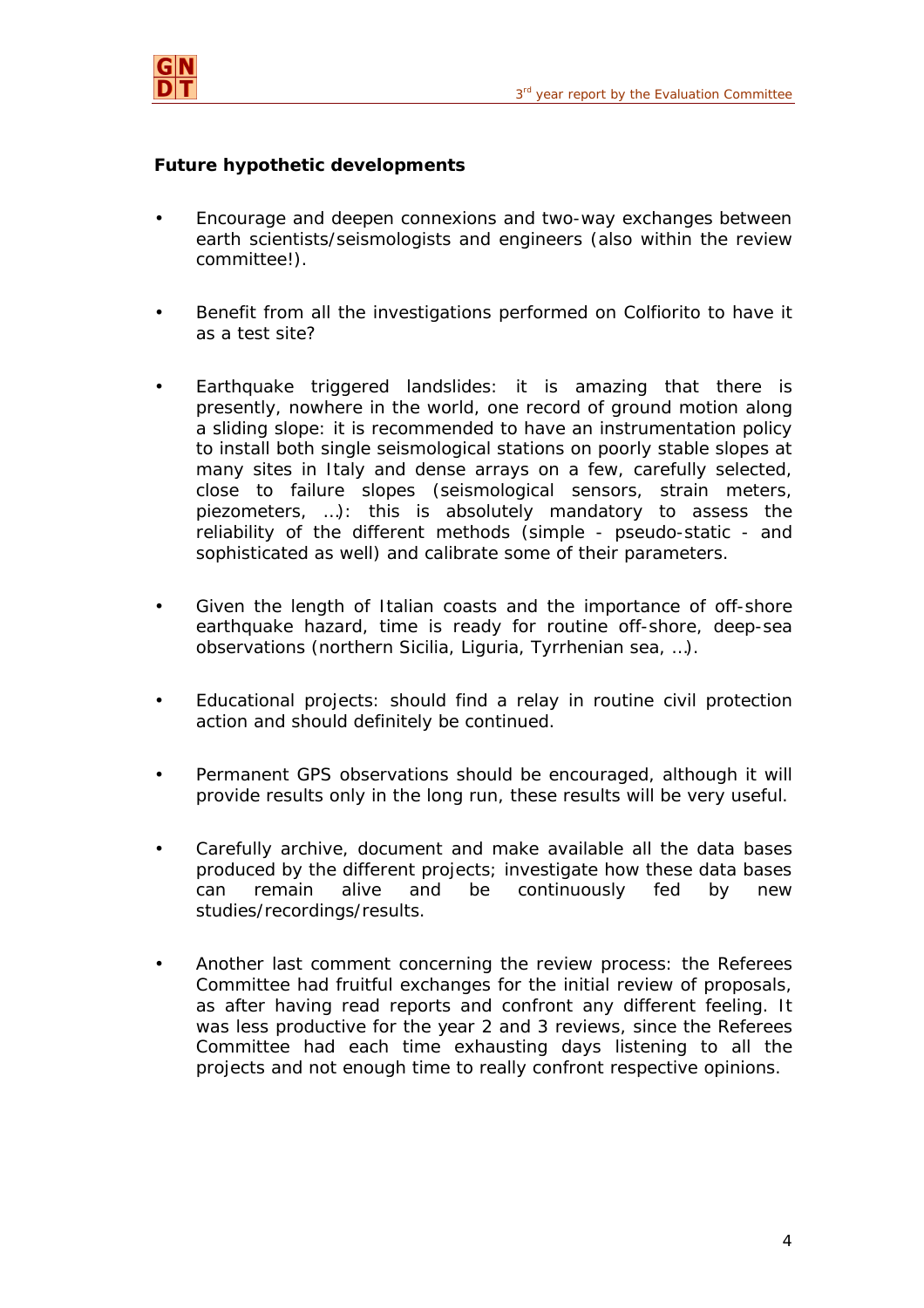

## **Theme 1**

# **Seismic risk assessment on the housing estate at a national scale**